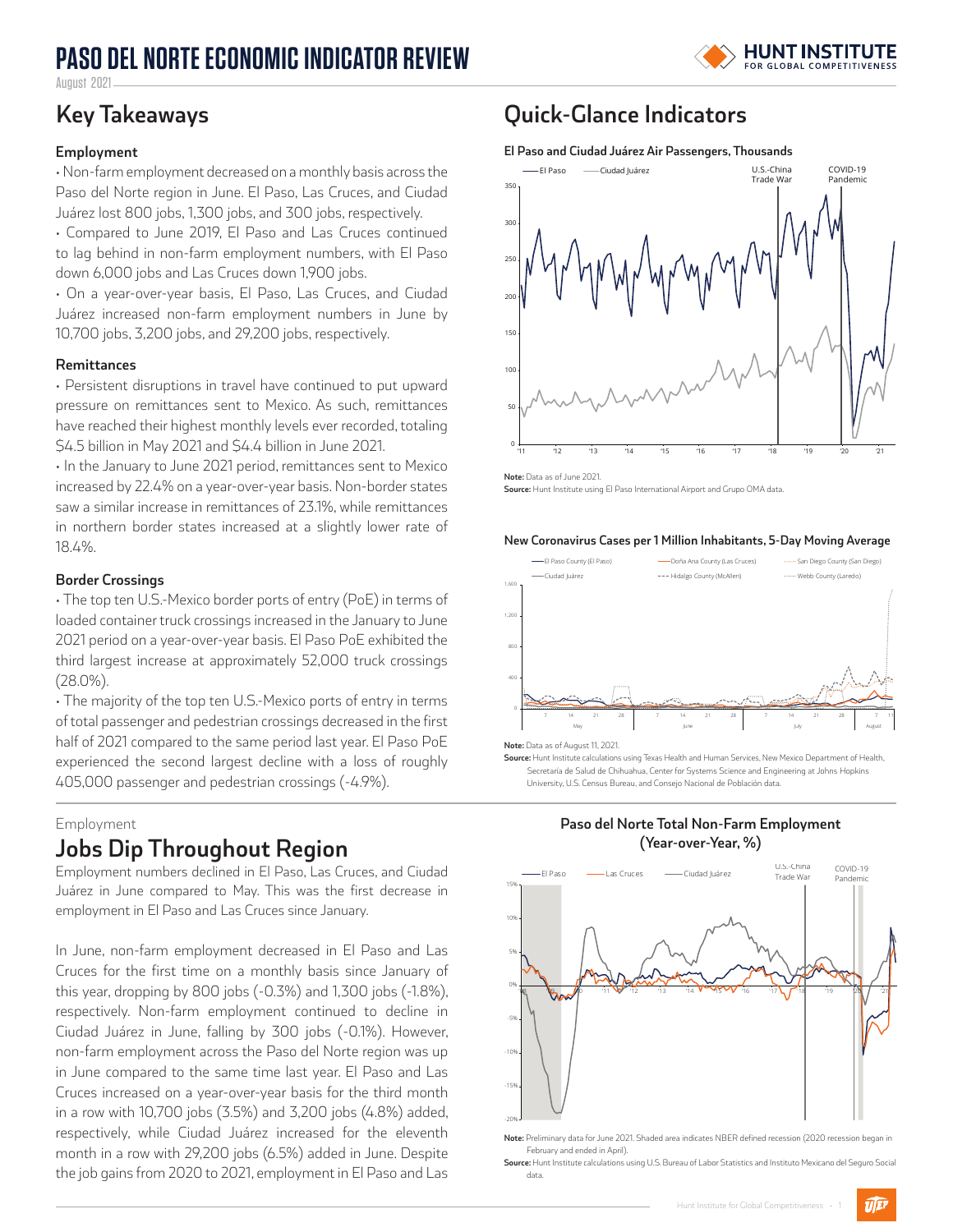# **PASO DEL NORTE ECONOMIC INDICATOR REVIEW**



August 2021

Cruces has yet to return to the pre-pandemic levels observed in 2019. El Paso was down 6,000 jobs (-1.9%) in June 2021 relative to June 2019, while Las Cruces was down 1,900 jobs (-2.6%).

The Hunt Institute tracks five sectors to monitor employment throughout the Paso del Norte region. El Paso decreased on a monthly basis in the Services (-1,500 jobs or -0.7%) and Manufacturing (-100 jobs or -0.6%) sectors and increased in the Mining and Construction (300 jobs or 1.6%), Trade (300 jobs or 0.6%), and Transportation and Utilities (200 jobs or 1.2%) sectors. In Las Cruces, the Services sector (-1,500 jobs or -2.8%) was the only sector to decrease on a monthly basis, while the Manufacturing and Transportation and Utilities sectors remained stagnant, and the Mining and Construction (100 jobs or 2.8%) and Trade (100 jobs or 1.1%) sectors increased. Ciudad Juárez decreased on a monthly basis in the Manufacturing (-800 jobs or -0.3%) and Mining and Construction (-100 jobs or -0.8%) sectors and increased in the Services (300 jobs or 0.5%), Transportation and Utilities (200 jobs or 0.8%), and Trade (200 jobs or 0.3%) sectors. On a year-over-year basis in June, El Paso remained stagnant in the Manufacturing sector and increased in the other four sectors, with gains led by the Services sector (6,600 jobs or 3.2%), followed by the Trade (2,300 jobs or 4.8%), Mining and Construction (1,100 jobs or 6.3%), and Transportation and Utilities (700 jobs or 4.2%) sectors. Continuing the trend which began in April, the Mining and Construction sector (-200 jobs or -5.1%) in Las Cruces decreased in June compared to last year, while the Services (2,400 jobs or 4.8%), Trade (500 jobs or 6.0%), Manufacturing (300 jobs or 11.5%), and Transportation and Utilities (200 jobs or 9.1%) sectors increased. As in May, Ciudad Juárez increased across all five sectors in June with the largest gain exhibited by the Manufacturing sector (24,800 jobs or 8.4%), while the Transportation and Utilities, Trade, Mining





**Note:** Preliminary data for June 2021. Services exclude Transportation and Utilities and Trade. Numbers are rounded to the nearest hundred.

Source: Hunt Institute calculations using U.S. Bureau of Labor Statistics and Instituto Mexicano del Seguro Social data.

and Construction, and Services sectors increased by 2,100 jobs (9.0%), 1,300 jobs (2.6%), 1,000 jobs (7.8%), and 100 jobs (0.1%), respectively.

Remittances

# **Remittances Continue to Surge**

Mexico recorded its largest monthly amount of remittances ever in May 2021. In Ciudad Juárez, remittances increased over the first half of the year compared to 2020.

Persistent restrictions on travel have continued to put upward pressure on remittances sent to Mexico, resulting in an even stronger increase in 2021 relative to 2020. On a year-over-year basis, remittances to Mexico have increased every month since April 2020, with the largest increases observed in April 2021 (\$1.1 billion or 39.1%) and May 2021 (\$1.1 billion or 31.0%). In fact, remittances reached their highest monthly levels ever in May (\$4.5 billion) and June (\$4.4 billion) of this year.

In the January to June 2021 period, remittances to Mexico increased by \$4.3 billion (22.4%) on a year-over-year basis. Nonborder states were the primary drivers of this influx. Remittances in these states increased by \$3.8 billion (23.1%) during the first half of the year. Mexican northern border states also increased in remittances, but at a slightly lower rate, going up \$522 million (18.4%). Of the border states, Nuevo León recorded the largest increase, followed by Chihuahua, then Tamaulipas.

**Remittances to Mexican States (Million USD)**

| Region               | 2020          | A<br>Jan-Jun<br>2020 | B<br>Jan-Jun<br>2021 | $B-A$            | $B-A$<br>$(\Delta\%)$ |
|----------------------|---------------|----------------------|----------------------|------------------|-----------------------|
| <b>Border States</b> | \$5,901       | \$2.839              | \$3.361              | <b>S522</b>      | 18.4%                 |
| Baja California      | \$1.235       | <b>S599</b>          | S661                 | S <sub>62</sub>  | 10.3%                 |
| Chihuahua            | <b>S1.279</b> | S634                 | <b>S750</b>          | S <sub>116</sub> | 18.3%                 |
| Coahuila             | S711          | S344                 | <b>S412</b>          | <b>S68</b>       | 19.8%                 |
| Nuevo León           | S1.024        | <b>S480</b>          | <b>S597</b>          | <b>S118</b>      | 24.5%                 |
| Sonora               | <b>S708</b>   | \$339                | <b>S411</b>          | \$72             | 21.3%                 |
| Tamaulipas           | S944          | S444                 | <b>S530</b>          | <b>\$86</b>      | 19.3%                 |
| Non-Border States    | \$34,700      | S16.450              | S20.257              | <b>\$3.807</b>   | 23.1%                 |
| Mexico               | S40.601       | S19.290              | \$23.618             | S4.329           | 22.4%                 |

**Note:** Border states refer to the Mexican states along its northern border.

**Source:** Hunt Institute calculations using data from Banco de México.

In 2020, Tijuana and Ciudad Juárez received the largest amount of remittances across Mexican border cities, accounting for more than half of the total amount of remittances received by the top ten border cities. But remittances to Ciudad Juárez recorded the largest increase in the January to June 2021 period on a yearover-year basis. Tijuana had the second largest increase followed by Nuevo Laredo and Piedras Negras. Mexicali was the only city from the top ten to decrease during the first half of 2021. In total, the top ten border cities registered an increase of \$186 million in remittances (19.1%) compared to the first six months of 2020.